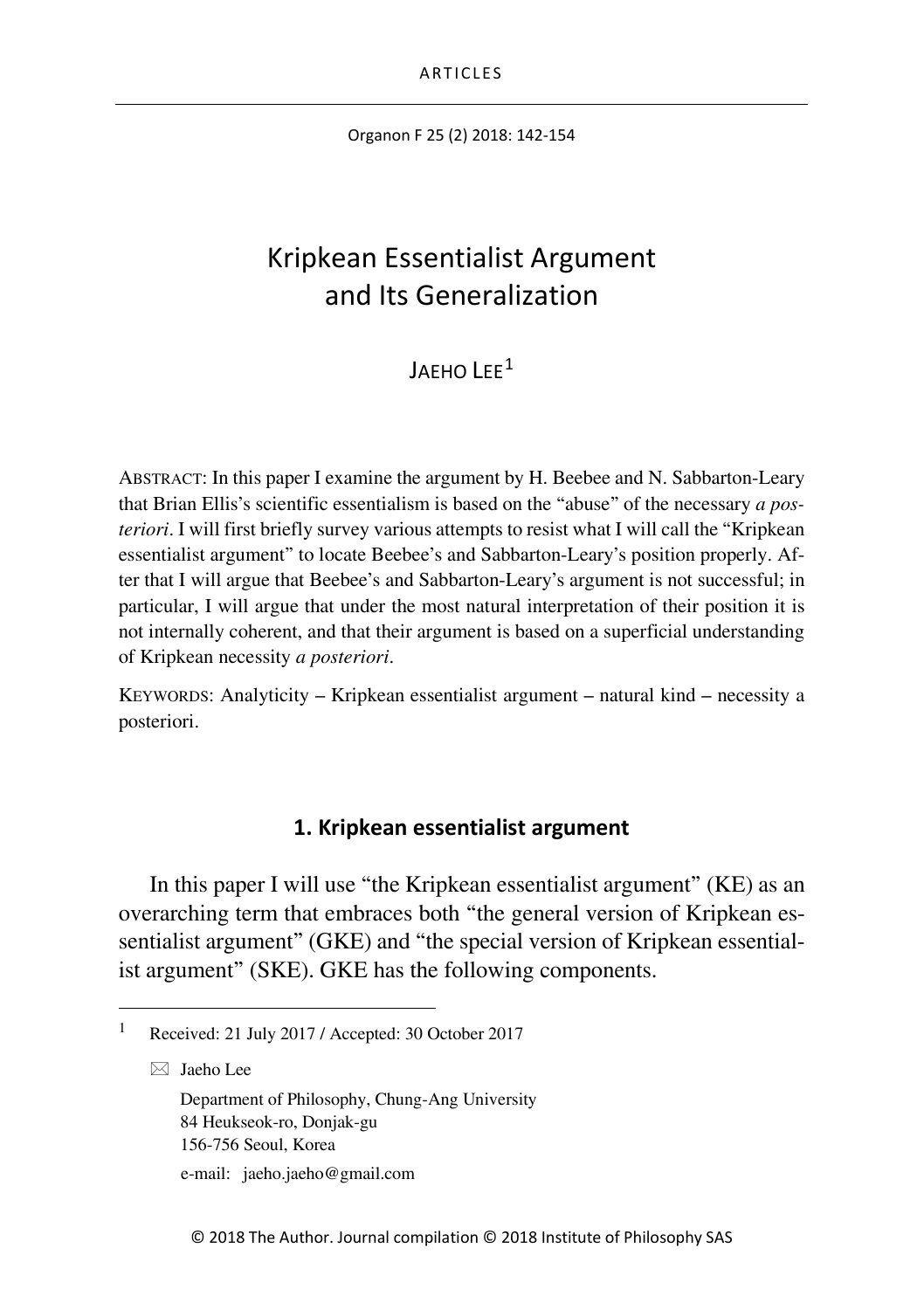- (1) "Water is H2O" is *a posteriori*.
- (2) "Water is H2O" is necessary.
- (3) "Water is H2O" is necessary *a posteriori*. [from (1), (2)]
- (4) Water is essentially  $H_2O<sup>2</sup>$  $H_2O<sup>2</sup>$  $H_2O<sup>2</sup>$
- (5) This (type of) argument can be applied to all natural kinds.

The role of (5) here is to generalize the argument expressed in  $(1) - (4)$ . This embedded argument is what I will call "the special version of the Kripkean essentialist argument" (SKE).

Philosophers have resisted KE in various ways. Some philosophers deny  $(1)$ . For example, J. LaPorte argues that "Water is H<sub>2</sub>O" is necessary but not *a posteriori* (see LaPorte 2004). According to him, when scientists discovered the chemical constitution of water, they stipulated thereby that water is H<sub>2</sub>O. Therefore, "Water is H<sub>2</sub>O" is indeed necessary; however, since this necessity comes from the stipulation, it is not *a posteriori*.

Other philosophers cast doubt on (2). For example, some experimental philosophers think that the Kripke/Putnam-style intuition beyond (2) is dubious (see Machery et al. 2004 and Weinberg 2007). Since, *pace* LaPorte, "Water is H2O" is not analytic, its necessity should be shown by something like Putnam's Twin Earth argument and these philosophers argue that the anti-descriptivist intuition appealed to in Putnam-style arguments is significantly weak among East Asians, which casts doubt on the reliability of this intuition.

Still other philosophers deny that (4) follows from (3) (or that (4) is equivalent to (2)). In other words, these philosophers think that Kripkean necessity *a posteriori* has no metaphysical implications. For example, Alan Sidelle argues that although we should accept that there is such a thing as necessity *a posteriori*, Kripkean necessity *a posteriori* is a mere consequence of linguistic convention or linguistic decision (see Sidelle 2002, 310). According to him, "Water is H2O" is necessary *a posteriori* simply because we have agreed collectively to use "water" as a rigid designator.

<span id="page-1-0"></span><sup>&</sup>lt;sup>2</sup> There might be different justifications concerning (4). One might think that (4) follows from (3). Others might think that (4) follows directly from (2), because what Kripke means by "necessity" in (2) is a metaphysical one. I think that this difference does not make any big difference in my arguments below.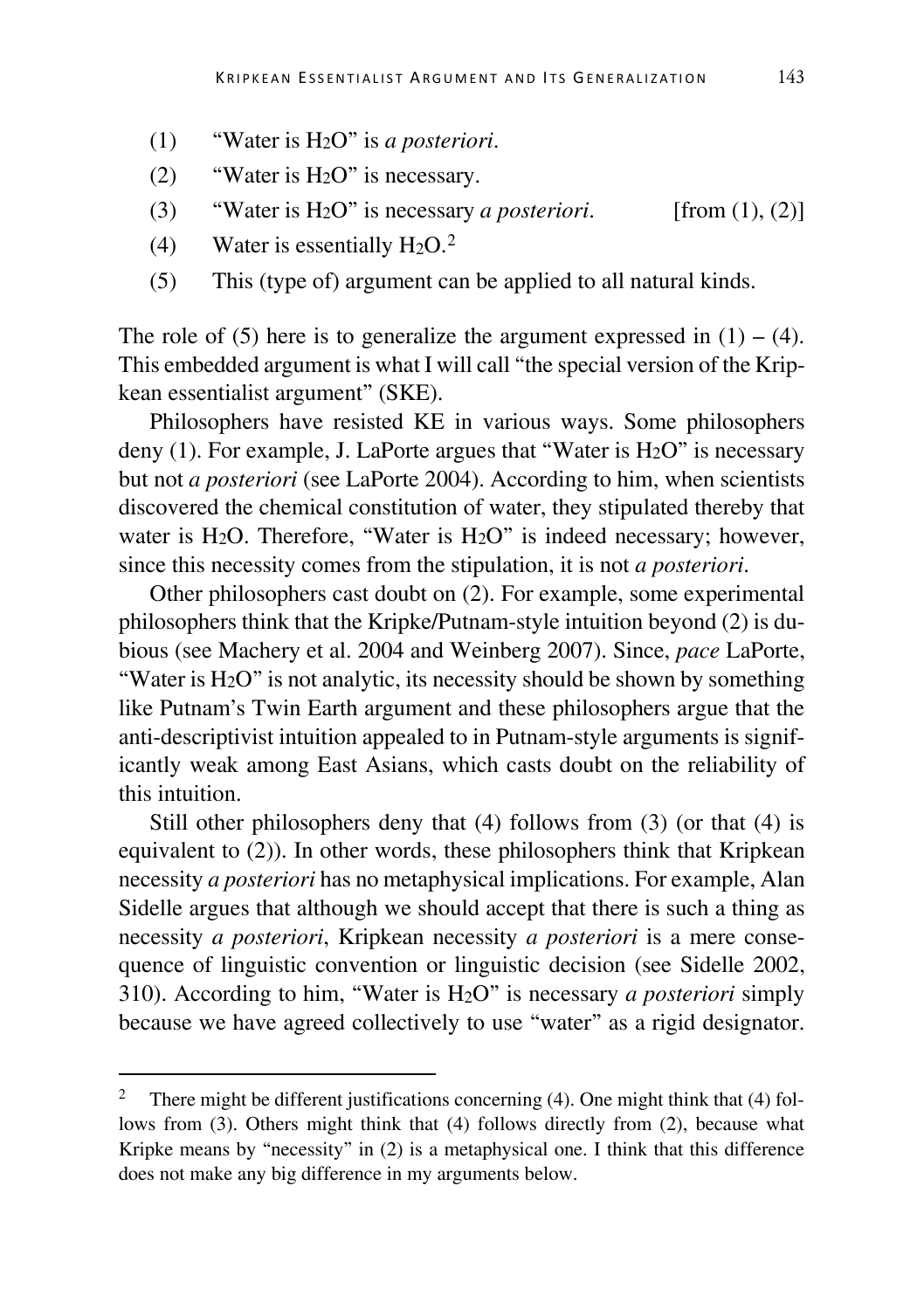This is a mere linguistic decision. If we had decided to use "water" as a descriptor, "water is H2O" would not have been necessary. Since linguistic decisions do not change the world, Kripkean necessity *a posteriori* has no metaphysical implications, which means that we cannot infer (4) from (3) (or from (2)).

Unlike these arguments, the argument by H. Beebee and N. Sabbarton-Leary (henceforth  $BS<sub>1</sub>$ <sup>[3](#page-2-0)</sup> which is the main topic of this paper, seems to focus on (5). They say, "Even if we accept that Kripke's story holds for proper names and natural kind terms, it can by no means be taken for granted that the story extends to cover other cases. This paper rehearses the general argument that such arguments are indeed required, and discusses in detail one examples of abuse of the necessary *a posteriori*: Brian Ellis's 'scientific essentialism'" (Beebee & Sabbarton-Leary 2010, 159).[4](#page-2-1) Given this, it is natural to think that BS have no explicit objection to SKE. If this is correct, their argument is intended to be distinct from the above three types of arguments in terms of its target.<sup>[5](#page-2-2)</sup>

#### **2. BS's argument**

BS's main example for their claim that (5) is false is that of ununbium. "Ununbium" is a temporary designator for element 112, which was first discovered (created) by Sigurd Hoffman and his team in the mid-1990s (and has now been formally recognized by the International Union of Pure and Applied Chemistry (IUPAC) and given the permanent name Copernicium). According to the standard system for temporary naming used by

<span id="page-2-0"></span><sup>&</sup>lt;sup>3</sup> See Beebee & Sabbarton-Leary (2010). For Ellis's scientific essentialism, see Ellis (2001; 2002).

<span id="page-2-1"></span><sup>&</sup>lt;sup>4</sup> Here what BS mean by "other cases" is the cases of such natural kinds as ununbium which do not have Kripkean natural kind term.

<span id="page-2-2"></span><sup>&</sup>lt;sup>5</sup> BS might claim that my interpretation misrepresents their intention. All they want to say is, they might claim, that Ellis needs an argument for (5) and that he failed to provide one. Under the current context, the correctness of my interpretation is not very important. If what BS want to show is that (5) needs an argument rather than that (5) is false, then my criticism of BS in this paper can be regarded as an argument BS requires.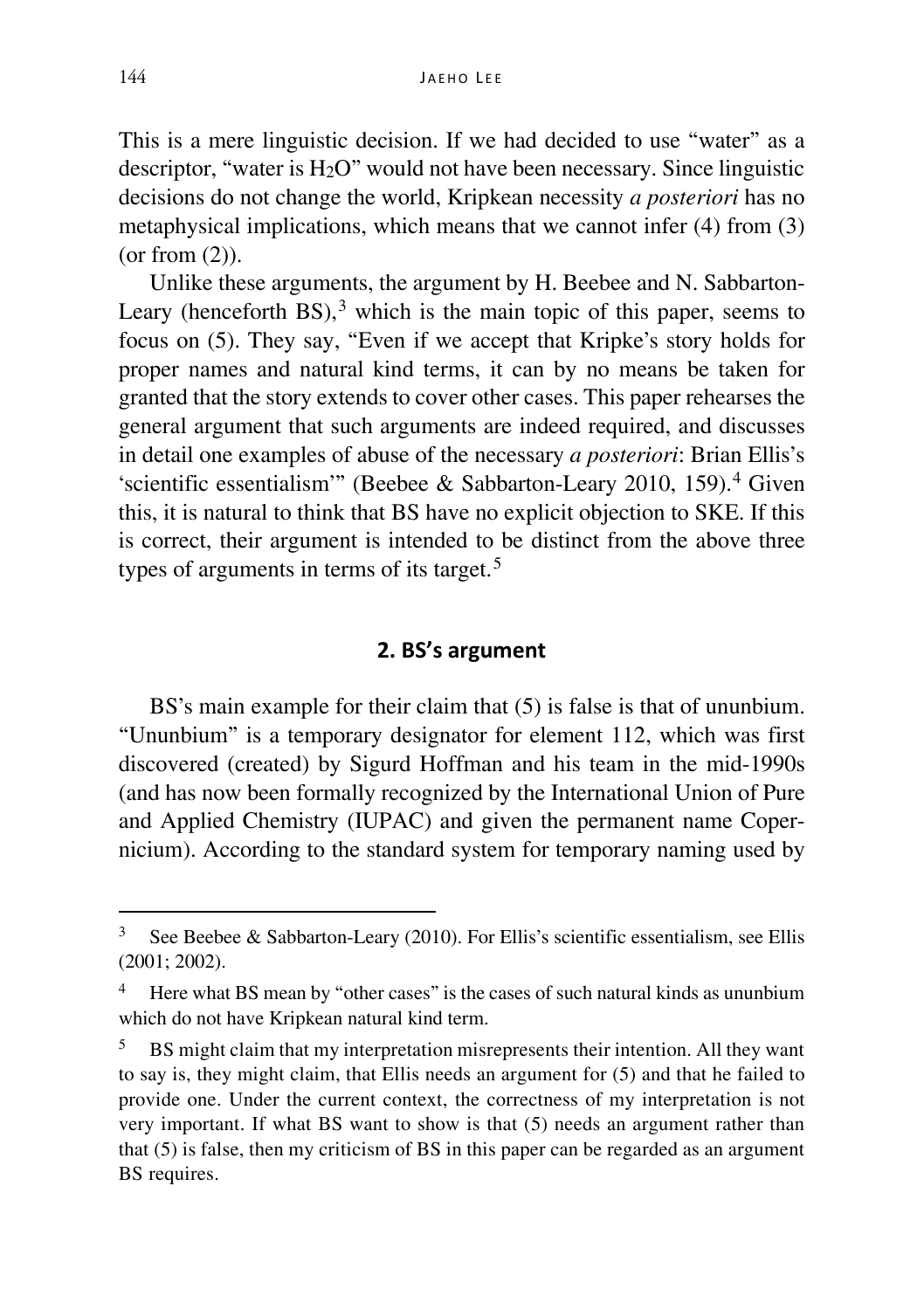IUPAC, element 112 becomes "ununbium":  $un(1) + un(1) + bi(2) + (i)$ um. From this example, BS conclude as follows.

[What the example of ununbium illustrates is] that some – and indeed clearly most – chemical names are not introduced using a Kripke-style name-acquiring transaction. Rather, they are generated using a complex set of rules and grammar, and clearly encode descriptive information. In other words, they are descriptors. As a result, a theoretical identity sentence such as 'ununbium is the element with atomic number 112' [...] is something a chemist can come to know *a priori*. (Beebee & Sabbarton-Leary 2010, 165)

If this conclusion is correct, as BS argue, (5) is false. One might think, however, that the mere fact that (5) is false does not by itself undermine Ellis' scientific essentialism because it does not follow from the fact that "ununbium is the element with atomic number 112" is *a priori* (or analytic) that it is not the case that ununbium is essentially the element with atomic number 112.<sup>[6](#page-3-0)</sup> After all, what Ellis really wants to show is that his scientific essentialism is true rather than that "ununbium is the element with atomic number 112" is necessary *a posteriori*. Even if the latter turns out to be false, as long as his scientific essentialism is intact, the situation is not very painful for Ellis.

However, BS argue that the situation is much worse than this because, given that GKE does not work, there is no way for Ellis to show that ununbium is essentially the element with atomic number 112.[7](#page-3-1) So the falsity of (5) has the consequence that we have no good reason to accept Ellis's scientific essentialism either.

<span id="page-3-0"></span>I am not saying that this is what Ellis actually thinks. BS claim that Ellis "is committed to the view that analytic truths cannot be truths about essences" (Beebee & Sabbarton-Leary 2010, 173).

<span id="page-3-1"></span> $7\;\;$  In fact, the story is much more complicated than this. Ellis does provide his own criterion for distinguishing analytic necessity from metaphysical necessity and it does not directly appeal to GKE. But BS convincingly argue that this criterion does not work (Beebee & Sabbarton-Leary 2010, 173-174).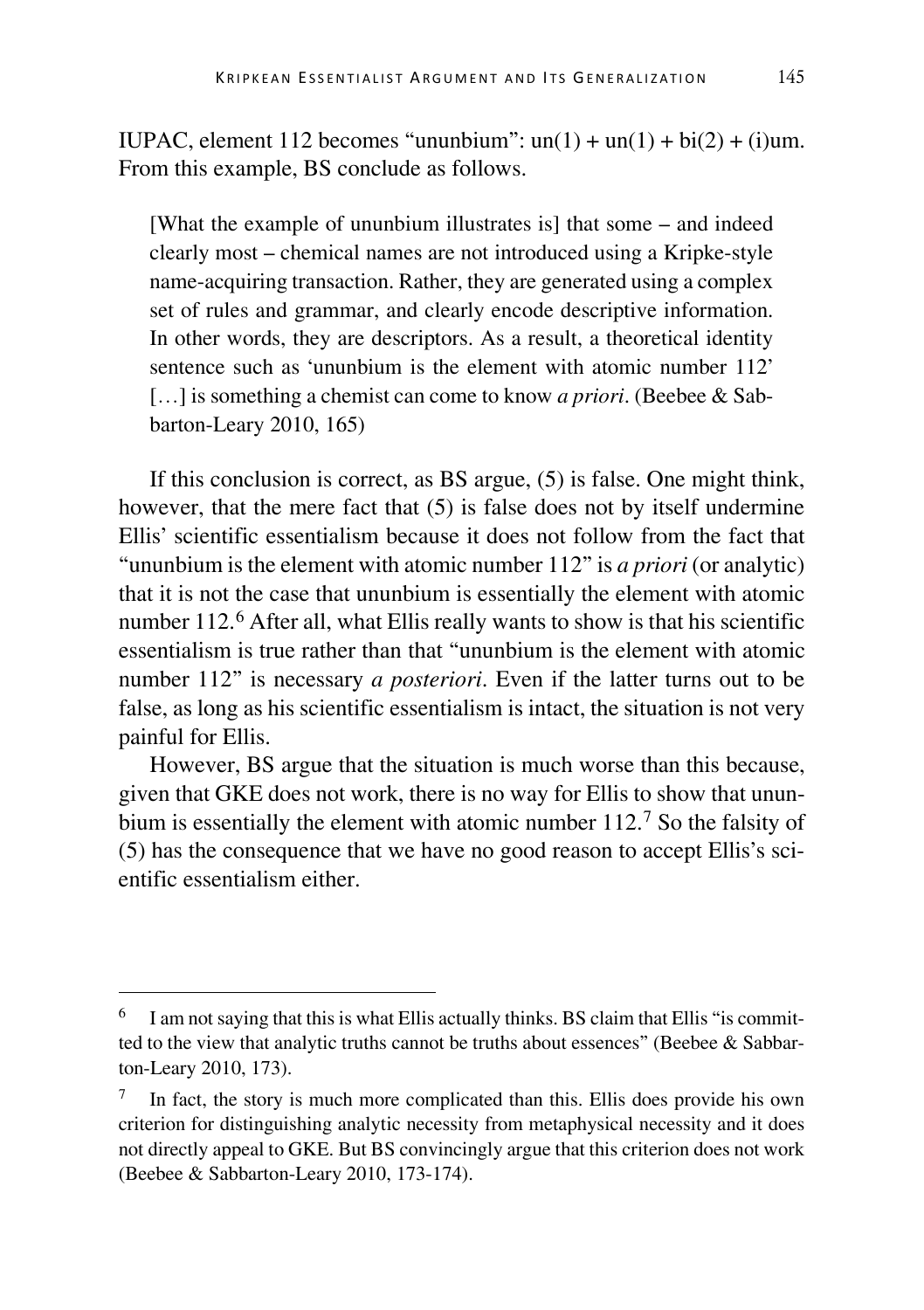#### **3. Two problems with BS's argument**

I think there are at least two problems with BS's argument. The first is that BS's position is extremely unstable and its internal coherence is dubious. Let me assume that the main target of BS's argument is (5) and that they have no explicit objection to  $(1) - (4)$ ; as I said before, this is the most natural interpretation of their position. Let me assume further that their argument is successful. Then it seems that they should say something like this.

(6) While (as Kripke claims) gold is essentially the element with atomic number 79, it is not the case (or at least there is no reason to think) that ununbium is essentially the element with atomic number 112.

"Gold" is similar to such a proper name as "Nixon" in that it is non-descriptive and rigid. So there is no problem with applying the Kripke-style argument we find in  $(1) - (4)$  to "gold". But unlike "gold," according to BS, "ununbium" is a descriptor. In this case, no Kripke-style argument is applicable to "ununbium". Given what BS say, there is no other way to show that ununbium is essentially the element with atomic number 112. So we are left with (6).

This is a weird conclusion. If we can say that gold is essentially the element with atomic number 79, why is it not allowed to say that ununbium is essentially the element with atomic number 112? The lack of homogeneity in the metaphysical picture this conclusion implies is extremely unsatisfactory and should be avoided, if possible. There seem to be two potential ways to avoid it. The first is to use some kind of inductive generalization. We know that gold has its atomic number essentially. We know iron has its atomic number essentially. We know copper has its atomic number essentially. So, we have an inductive generalization: all elements have their atomic numbers essentially. Since ununbium is an element, and its atomic number is 112, ununbium is essentially the element with atomic number 112. In short, we can show that ununbium is essentially the element with the atomic number 112 without applying the Kripke-style argument directly to "ununbium". If this is correct, BS's claim that there is no other way to show that ununbium is essentially the element with atomic number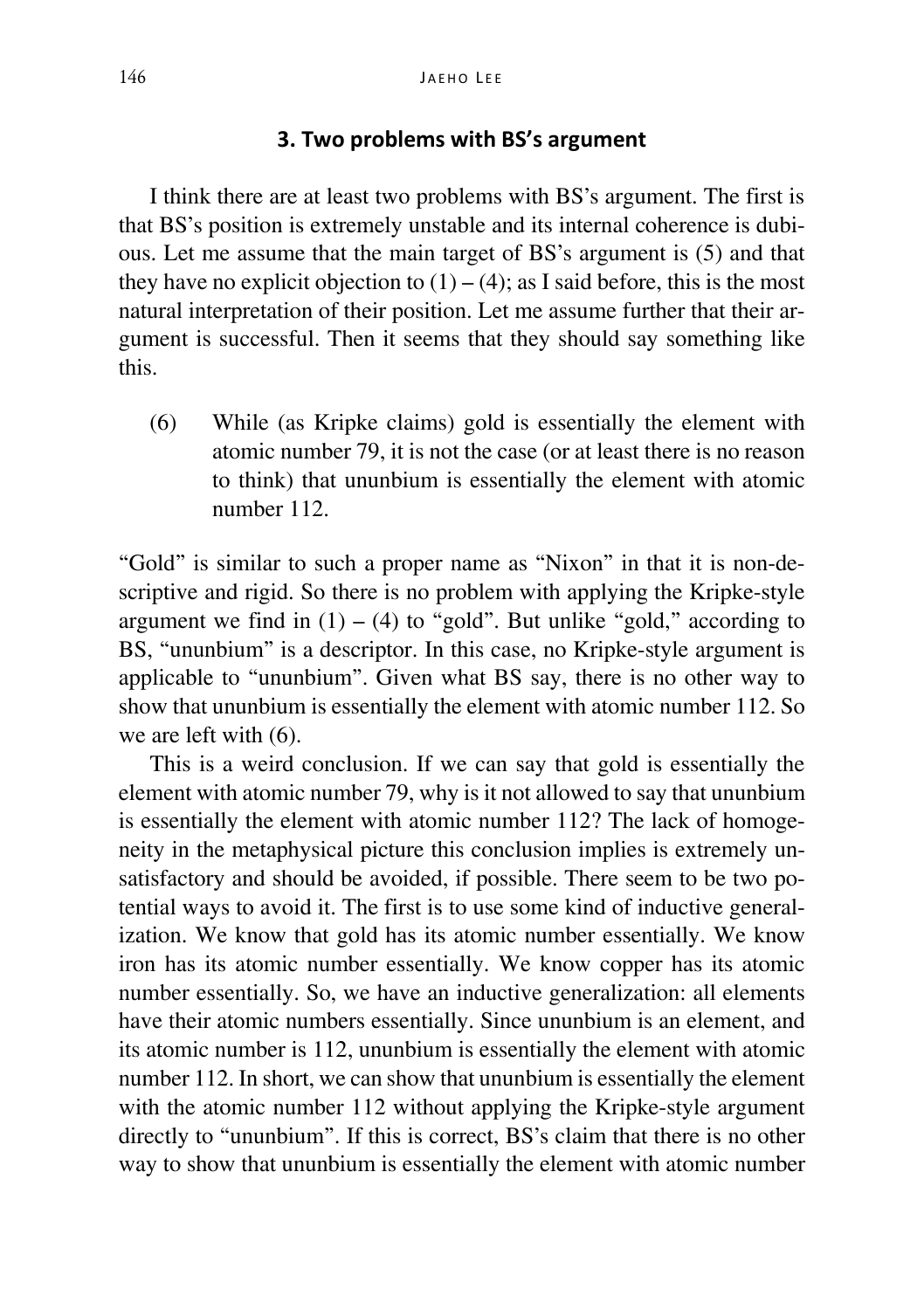112 is wrong. Since what Ellis really wants to show is that scientific essentialism is true rather than that  $(5)$  is true, BS's argument that  $(5)$  is false is not particularly painful for Ellis.

At this point, BS might argue that the above inductive generalization is not justified. They might claim that while "gold", "iron", and "copper" are all introduced using a Kripke-style name-acquiring transaction, "ununbium" is introduced in a completely different way, and that this difference blocks the inductive generalization. They might go on to say that in such a case, the only justifiable inductive generalization is that all elements *whose name is introduced using a Kripke-style name-acquiring transaction* have their atomic numbers essentially. This is the point where the second way to avoid the lack of homogeneity in our metaphysical picture comes into our story. To say that this is the only justifiable generalization is to say that the way the name of an element is introduced is critical in deciding whether something similar to SKE is applicable to that element. However, the way a name is introduced does not change the world. To make this clear, consider the following.

(7) Ununbium does not have its atomic number essentially. But if the name of ununbium had been introduced using a Kripke-style name-acquiring transaction, then ununbium would have its atomic number essentially.

Obviously (7) is not acceptable. Given this, the best thing BS can do is to say that Kripkean necessity *a posteriori* has no metaphysical implications. In this case, we are not allowed to infer  $(4)$  from  $(3)$  (or from  $(2)$ ), which means that BS's argument is not very different from Sidelle's argument explained above. In other words, in this case, contrary to appearances, the main target of BS's argument is not (5) but the inference (4) from (3) (or from  $(2)$ ).

To summarize, BS need to clarify their position, and it seem that they have three options. The first is to embrace a nonhomogeneous metaphysical picture: Gold is essentially the element with the atomic number 79 but ununbium is not essentially the element with the atomic number 112. The second is to say that their argument that (5) is false has no relevant metaphysical implications and that Ellis' scientific essentialism is still tenable. The third is to say that contrary to appearances, what their argument shows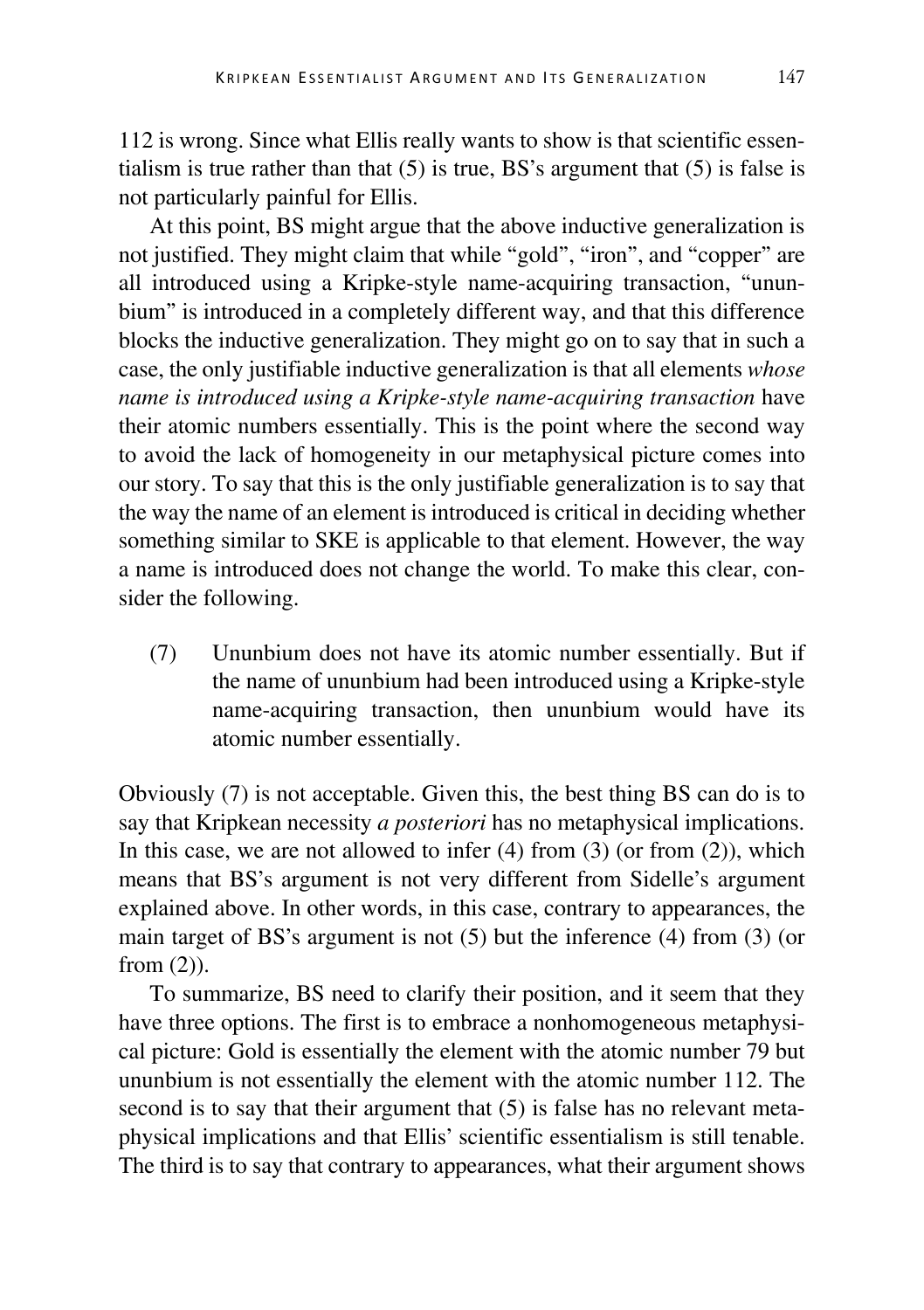is something very similar to Sidelle's claim that Kripkean necessity *a posteriori* is just a linguistic phenomenon with no metaphysical implications.

I believe that none of them is satisfactory to BS. The metaphysical picture the first option requires is too weird to accept when there are other pictures that do not have such a consequence. The second option deprives BS's argument of its teeth: Their argument might be sound. But it does not undermine Ellis' scientific essentialism. The third option is not satisfactory either, because it makes BS's argument into a not particularly novel one that merely pretends to novelty.

The second problem, which I find more serious, is that it is not clear whether BS's argument succeeds in showing that  $(5)$  is false. Even if it does succeed in showing this, I am pretty sure that it cannot show that the following variation of (5) is false.

(5′) This argument, *or something very similar to this argument*, can be applied to all natural kinds.

Here is my argument. First imagine an Earth-like planet (call it "U-Earth") where ununbium is as abundant as water on our Earth. In addition, imagine that the people who live on that planet call ununbium "unux" and that this name is introduced using a Kripke-style name-acquiring transaction. Now we can make the following argument.

- (1′) "Unux is the element with atomic number 112" is *a posteriori* on U-Earth.
- (2′) "Unux is the element with atomic number 112" is necessary on U-Earth.
- (3<sup>'</sup>) "Unux is the element with atomic number 112" is necessary *a posteriori* on U-Earth. [from  $(1')$ ,  $(2')$ ] *posteriori* on U-Earth.
- (4′) Unux is essentially the element with atomic number 112 on U-Earth.  $\lceil \text{from } (3') \rceil$
- (4′′) Ununbium is essentially the element with atomic number 112 *on our Earth*. [from (4<sup>′)[8](#page-6-0)</sup>]

<span id="page-6-0"></span><sup>&</sup>lt;sup>8</sup> The inference (4") from (4") is based on the assumption that accessibility relation between possible worlds is transitive. Some philosophers, for example N. Salmon, deny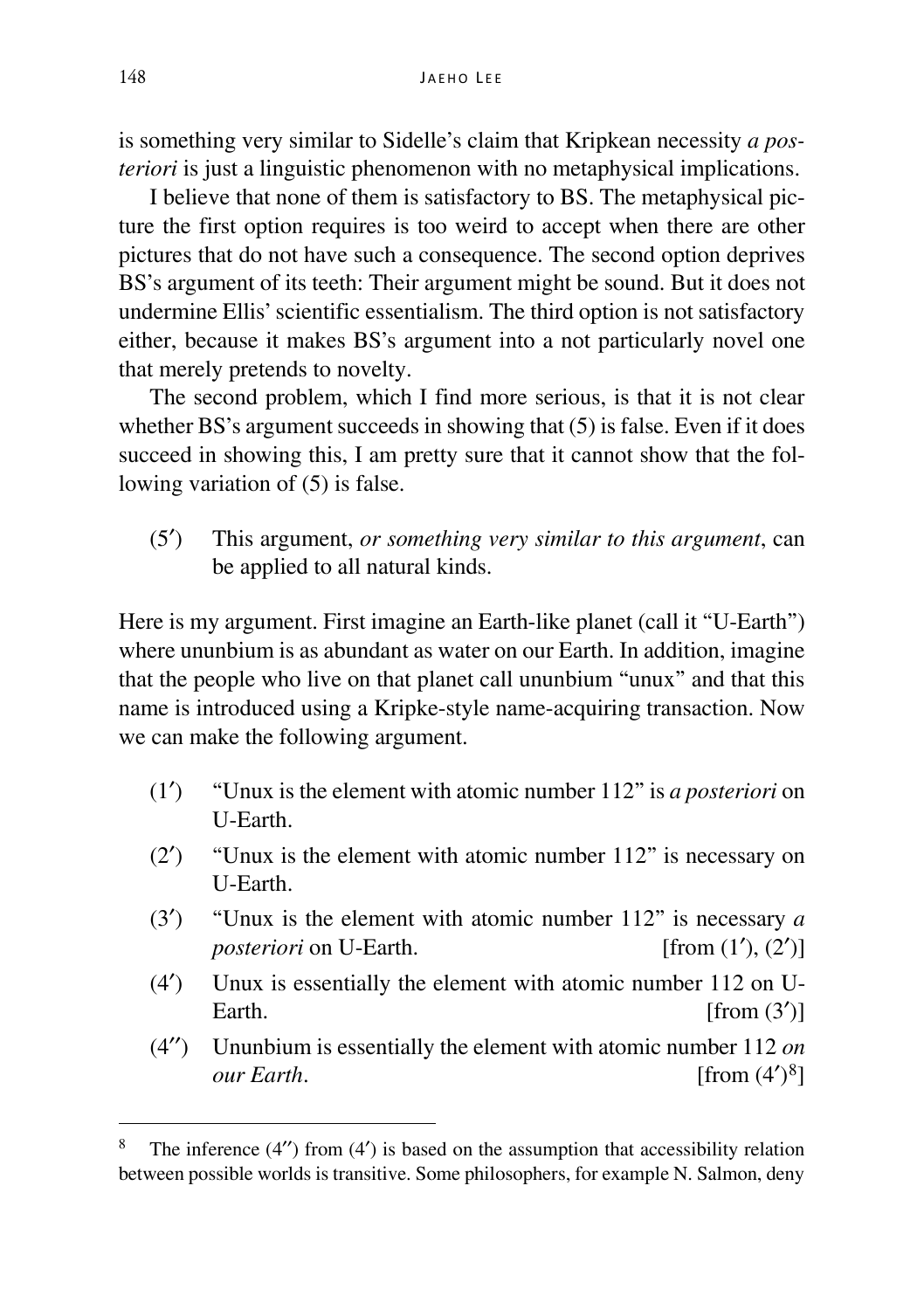This argument is very similar to SKE and seems to appeal to the same intuition. But, unlike SKE, this argument works even if "ununbium" is *not* introduced using a Kripke-style name-acquiring transaction. Therefore, even if BS's argument is successful in showing that (5) is false, it cannot show that  $(5')$  is false.

BS might claim that this argument does not work because it uses U-Earth English in  $(1') - (4')$  but uses our English in  $(4'')$ . However, I think that  $(1') - (3')$  are clearly sentences in our English. Of course, these sentences contain a U-Earth English sentence, namely "Unux is the element with atomic number 112". But this sentence is not used but mentioned. What is problematic is  $(4')$ . I concede that it is natural to think  $(4')$  is a U-Earth English sentence, but I believe that this does not make any difference. If we want to be consistent, we may use the following instead of (4′).

 $(4'')$  "Unux is essentially the element with the atomic number 112" is true on U-Earth.

 $(4''')$  is clearly a sentence in our English. And we can infer  $(4'')$  from  $(4''')$ : If we know that "Wasser ist im Wesentlichen H2O" is true in German, under the assumption that we understand this German sentence, we can safely conclude that water is essentially H2O.

There is another argument that need not deal with this kind of complexity. It goes like this.

- (a) If the name of ununbium had been "Unux" and it had been introduced using a Kripke-style name-acquiring transaction, "Unux is the element with atomic number 112" would be *a posteriori*.
- (b) If the name of ununbium had been "Unux" and it had been introduced using a Kripke-style name-acquiring transaction, "Unux is the element with atomic number 112" would be necessary.
- (c) If the name of ununbium had been "Unux" and it had been introduced using a Kripke-style name-acquiring transaction, "Unux

this assumption. These philosophers might think that although it is possible that Ununbium is essentially the element with atomic number 112, it does not follow from that that Ununbium is essentially the element with atomic number 112. For Salmon's view and its problem see Roca-Royes (2016).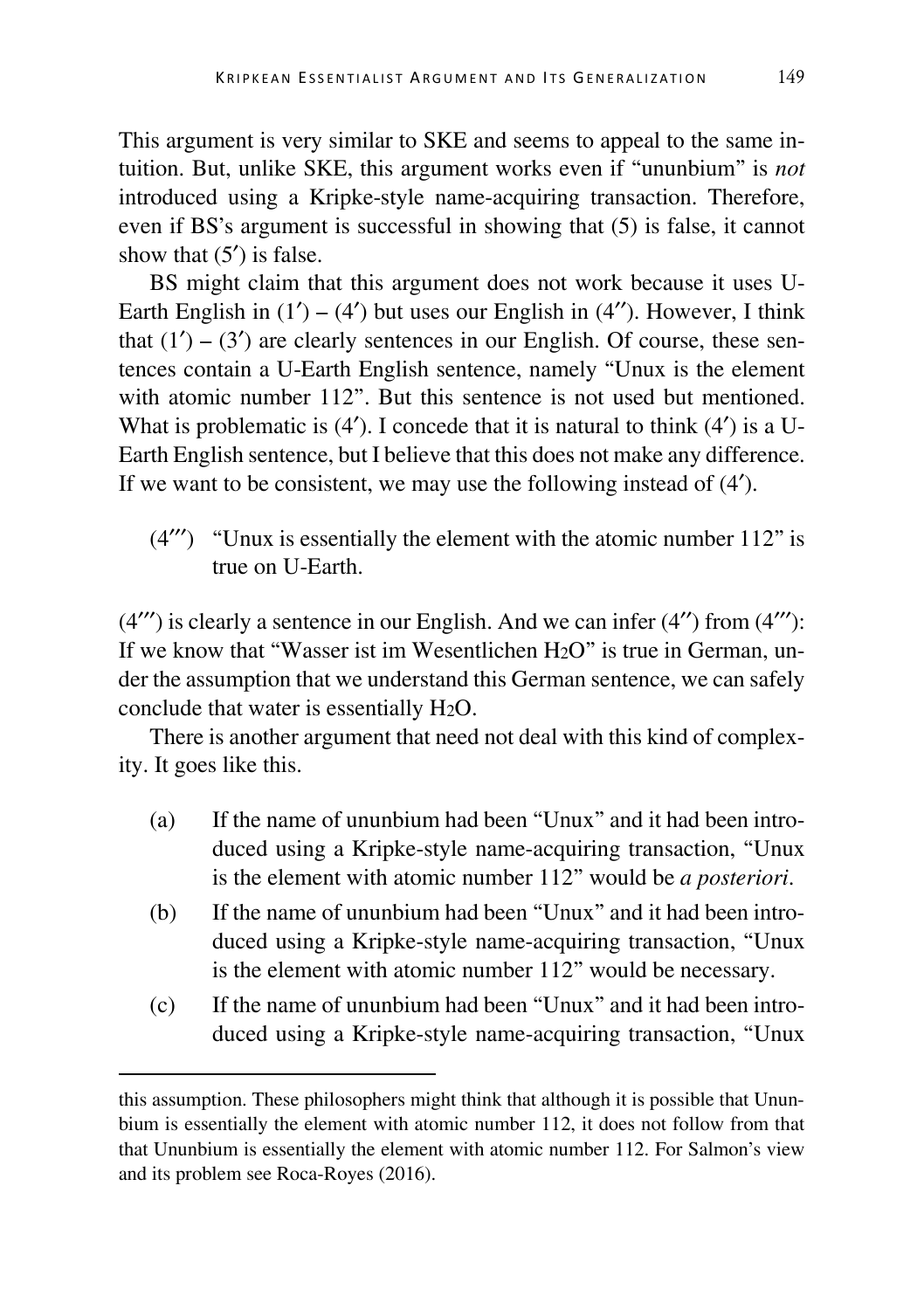is the element with atomic number 112" would be necessary *a posteriori*. [from (a), (b)]

- (d) If the name of ununbium had been "Unux" and it had been introduced using a Kripke-style name-acquiring transaction, "Unux is essentially the element with atomic number 112" would be true.
- (e) The way a name is introduced does not change the world.
- (f) Therefore, ununbium is essentially the element with the atomic number 112.  $\lceil \text{from (d), (e)} \rceil$

Note that every sentence used in this argument is in our English.

If at least one of these two arguments is sound, BS's argument once again loses its teeth. Their argument might be able to show that (5) is false, but it does not show that (5′) is false; in fact, we have good reason to think (5′) is true. If so, there is no reason to think that BS's argument undermines Ellis' scientific essentialism.

# **4. Are analyticity and necessity** *a posteriori* **mutually exclusive?**

The main idea behind BS's argument seems to be this.

- (8) Analyticity and necessity *a posteriori* are mutually exclusive.
- (9) "Ununbium is the element with atomic number 112" is analytic.
- (10) So, this cannot be necessary *a posteriori*. [from (8), (9)]
- (11) So, (5) is false.
- (12) There is no other way for Ellis to justify his scientific essentialism.
- (13) So, Ellis' scientific essentialism is not justified.

I have already argued that (12) is false, since Ellis can use (5′) instead of (5). In this section I will argue that (8) (and hence (10)) cannot be taken for granted. This is an important issue for both BS and Ellis. BS says "The first point that needs to be made about Ellis's position is that he simply takes it for granted that it is '*a posteriori* what properties are essential to a given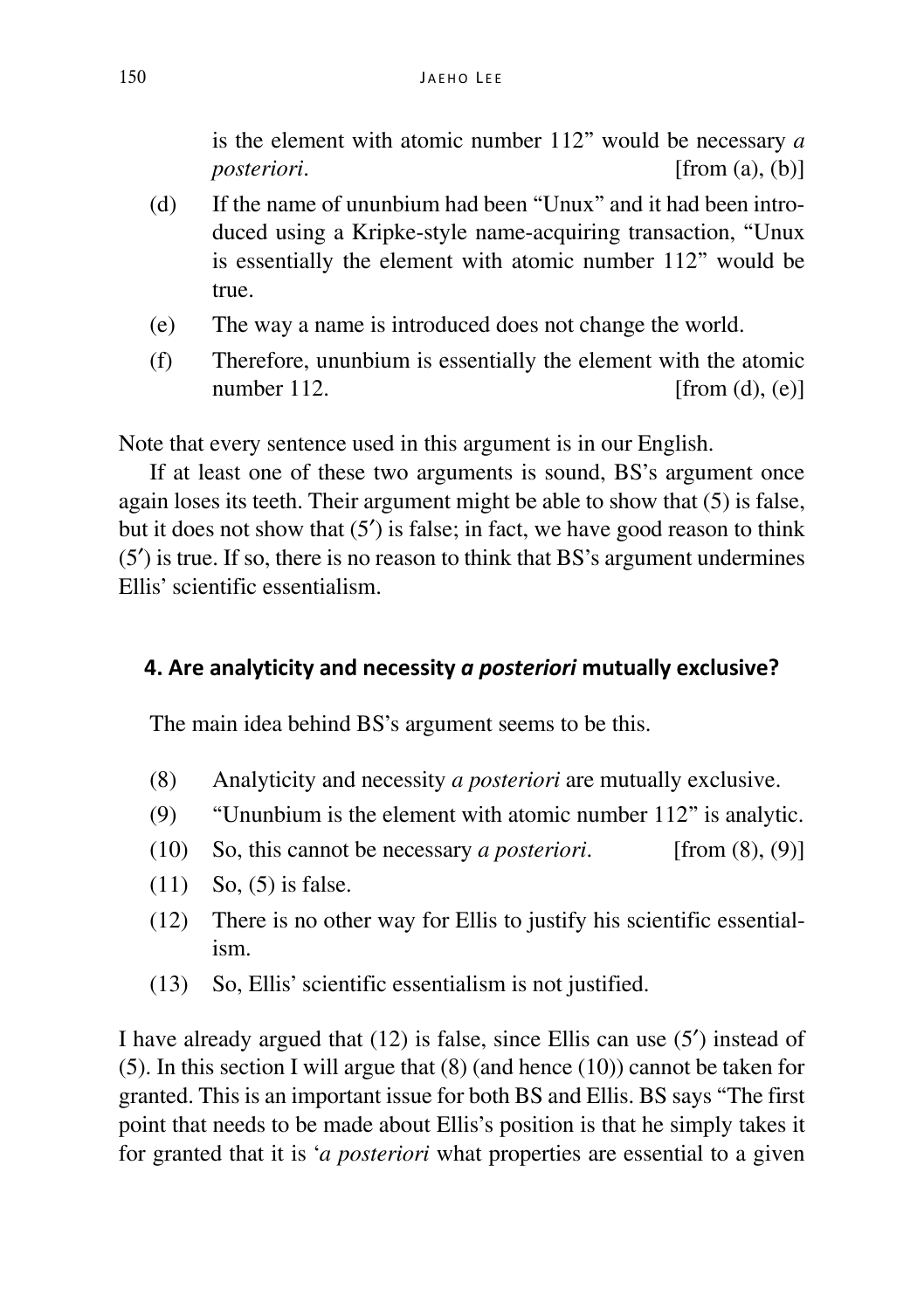kind'" (Beebee & Sabbarton-Leary 2010, 163). The primary target of BS's ununbium example is Ellis's claim that all essence talk concerning natural kinds are necessary *a posteriori*. [9](#page-9-0) If (8) (and hence (10)) is true, then this claim by Ellis must be false. I already said this result is not very problematic for Ellis as long as he can reject (13); but it is still problematic for him to some extent.

If my arguments in the previous section are correct, we may have a pretty good sense of a "necessity *a posteriori"* in which (8) is false. This seems to imply that we may have more than one senses of "necessity *a posteriori"*' Compare the following two definitions of "necessity *a posteriori*".

- (Def1) S is necessary *a posteriori* iff S is necessary and its truth can be known *only* a *posteriori*.
- (Def2) S is necessary *a posteriori* iff S is necessary and its *necessary* truth can be known *genuinely a posteriori*.

Some clarifications of (Def2) are in need. First, note that the presence of "only" is not the only difference between (Def1) and (Def2). In (Def2), we have "necessary truth" rather than "truth". This difference is important. If we use "truth" in (Def2), (Def2) becomes deeply unsatisfactory. Consider "all bachelors are unmarried men". The truth of this sentence can be known through an *a posteriori* method. Just examine a sample of bachelors and inductively generalize the observed regularity! In this light, we should say that this sentence is necessary *a posteriori*, which is absurd. However, our (Def2) does not have this problem. There is no (genuinely) *a posteriori* way to show the *necessary* truth of this sentence. Second, I need to explain why "genuinely" is required. Without this, one might think, even mathematical truths may become *necessary a posteriori*. Assume that S is a notorious mathematical proposition. Imagine that a famous mathematician finally proved S and that I read this in a newspaper. Now I know that S is true. But my knowledge seems to be *a posteriori*. This worry can be handled, however, if we insert "genuinely" in (Def2) and define this term as follows: The truth of a sentence is known *genuinely a posteriori* iff this knowledge is acquired *a posteriori* and it is not transmitted from someone

<span id="page-9-0"></span> <sup>9</sup> This is why the title of their paper is "On the Abuse of the Necessary *a Posteriori*".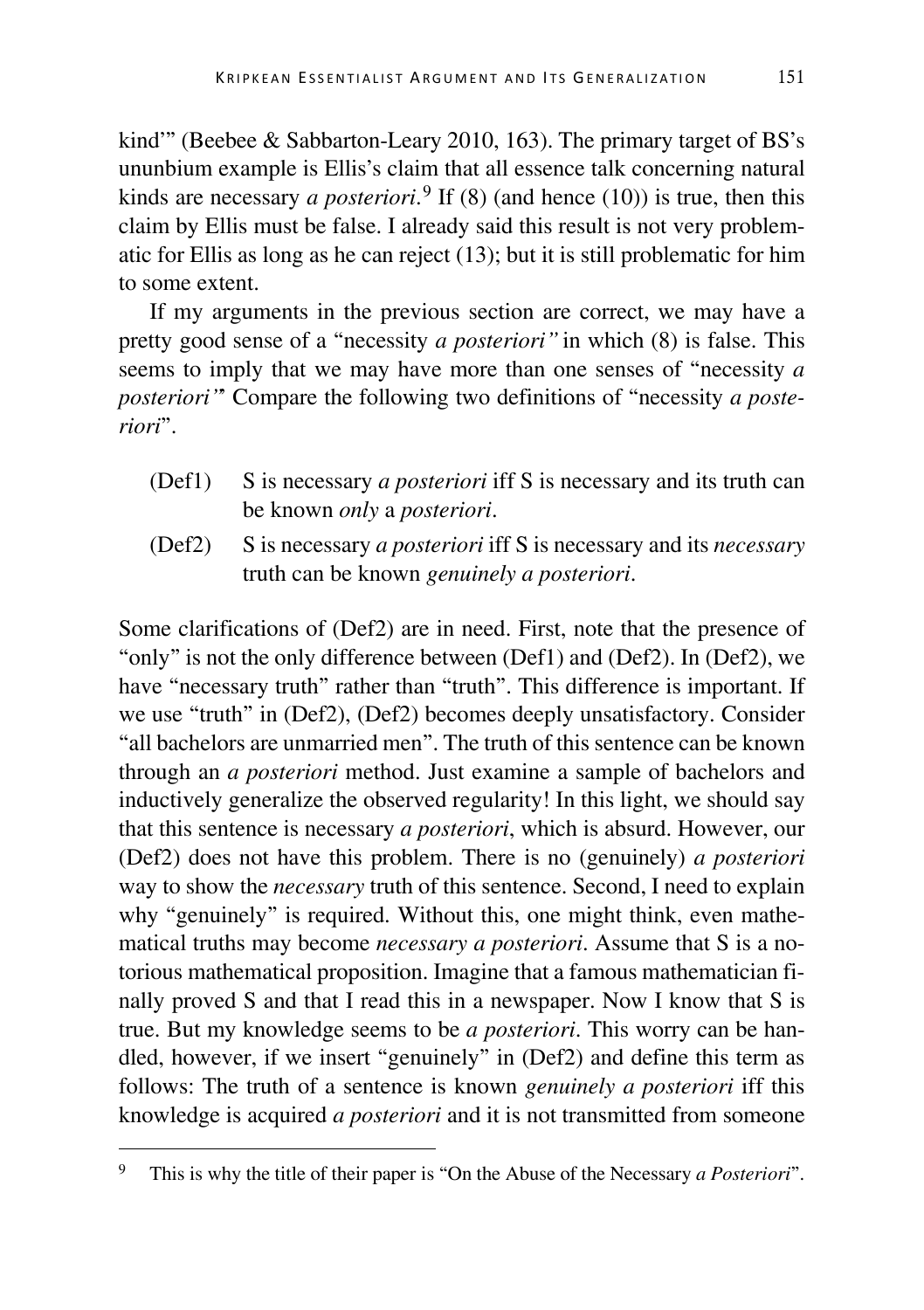else's *a priori* knowledge of the truth of the sentence. Since my knowledge of S in the above example is transmitted from the *a priori* knowledge of the famous mathematician, it cannot be genuinely *a posteriori*.

Now, if we accept (Def1) what BS say is right: "Ununbium is the element with the atomic number 112" is not necessary *a posteriori*. If "ununbium" is a descriptor and hence this sentence is analytic, there is an *a priori* way to show the truth of this sentence, and it is automatically disqualified as a necessary *a posteriori* sentence. But if we accept (Def2), the story becomes completely different. Imagine that there is a chemist who is completely ignorant of the standard naming system of IUPAC but is familiar with the semantics and metaphysics of natural kind. He will not know whether "ununbium" is a descriptor or not, and so, he cannot know whether "ununbium is the element with atomic number 112" is analytic or not. But he can examine some samples of ununbium and find that ununbium is an element and that its atomic number is 112. After that, he can say like the following. I don't know whether the name of ununbium is introduced using a Kripke-style name-acquiring transaction, but I do know that if it had been introduced using a Kripke-style name-acquiring transaction, "Ununbium is the element with atomic number 112" would be necessary *a posteriori*. From this, I can know that ununbium is essentially the element with the atomic number 112. So, I can know that "Ununbium is the element with atomic number 112" is necessary. The method this chemist used is an *a posteriori* method. So, this story shows that even if "ununbium is the element with atomic number 112" is an analytic sentence, its necessary truth can be known *a posteriori*. [10](#page-10-0) If we accept (Def2), this sentence is both analytic and necessary *a posteriori.* Thus, analyticity and necessity *a posteriori* are not mutually exclusive. A consequence of this is that Ellis's claim that all natural kinds produce necessity *a posteriori* is still tenable in the face of BS's ununbium example.

<span id="page-10-0"></span> <sup>10</sup> An anonymous reviewer claimed that the chemist in my story uses "ununbium" in a different sense because she re-baptized ununbium. I disagree. It is quite uncontroversial that she *inherited* the name "ununbium" from other people in the Kripkean sense. One can inherit a name without knowing its etymology and Kripkean inheritance of name does not require this kind of knowledge either.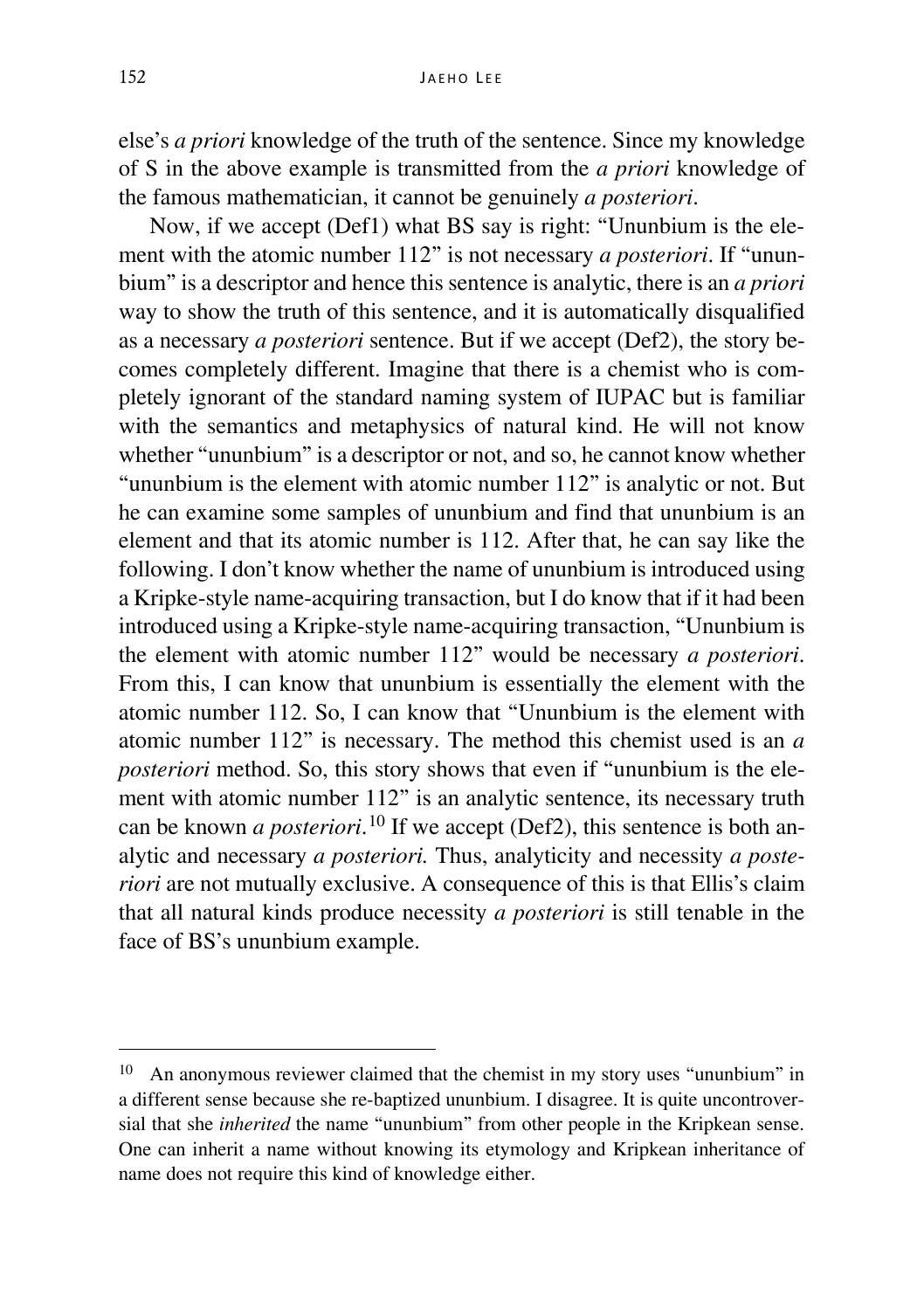I believe that (Def2) is a pretty good way to define "necessity *a posteriori*" and that we cannot take it for granted that (Def1) is the right definition. This does not mean that there is no problem with (Def2). To be sure, it is not perfectly consistent with the conventional use of "a posteriori". For example, when we say "water is  $H<sub>2</sub>O$ " is a posteriori, what we usually mean is that its truth can *only* be known *a posteriori*. Nevertheless, I think that there is a non-negligible motivation for (Def2) because, given my arguments in the previous section, (Def2) carves the joint of nature better than (Def1).[11](#page-11-0) Once we accept (Def2), "necessity a posteriori" can subsume all essentialist claims about natural kinds. But if we accept (Def1), "necessity a posteriori" can subsume only a small part of these claims. For this reason, I think that BS were too quick in accepting  $(8)$ .<sup>[12](#page-11-1)</sup>

## **5. Conclusion**

I think that many philosophers have underestimated the force of KE. As BS's case explicitly shows, philosophers have viewed the *actual* history of naming as crucial in KE. If this is true, I believe, KE is vulnerable to the Sidelle-style criticism that Kripkean necessity *a posteriori* is a mere linguistic phenomenon. However, if my arguments in this paper are correct, actual history of naming is not that important in KE at least as long as we accept SKE. I concede that it is important in some cases. As Kripke has shown plausibly, it is indeed important in the truth of such sentence as "Gödel was born in 1906" in the situation where not Gödel but Schmitt was the person who proved the incompleteness of arithmetic. However, once we assume that "ununbium" refers ununbium somehow, it is not important at all for the truth of "ununbium is essentially the element with atomic number 112" how this name is introduced. I believe that a moral we can

<span id="page-11-0"></span><sup>&</sup>lt;sup>11</sup> For the importance of "carving the joint of nature" in interpretation, see Sider (2011, 23-35) and Lewis (1983).

<span id="page-11-1"></span><sup>&</sup>lt;sup>12</sup> In fact, as BS point out, Ellis himself seems to accept (8) too (Beebee & Sabbarton-Leary 2010, 173). So BS could say that the criticism should apply not to them but to Ellis. They could say that all they wanted to show is that Ellis' position is not internally coherent. Here I am not very interested in the question of who should be blamed; rather, I am more interested in whether (8) is true.